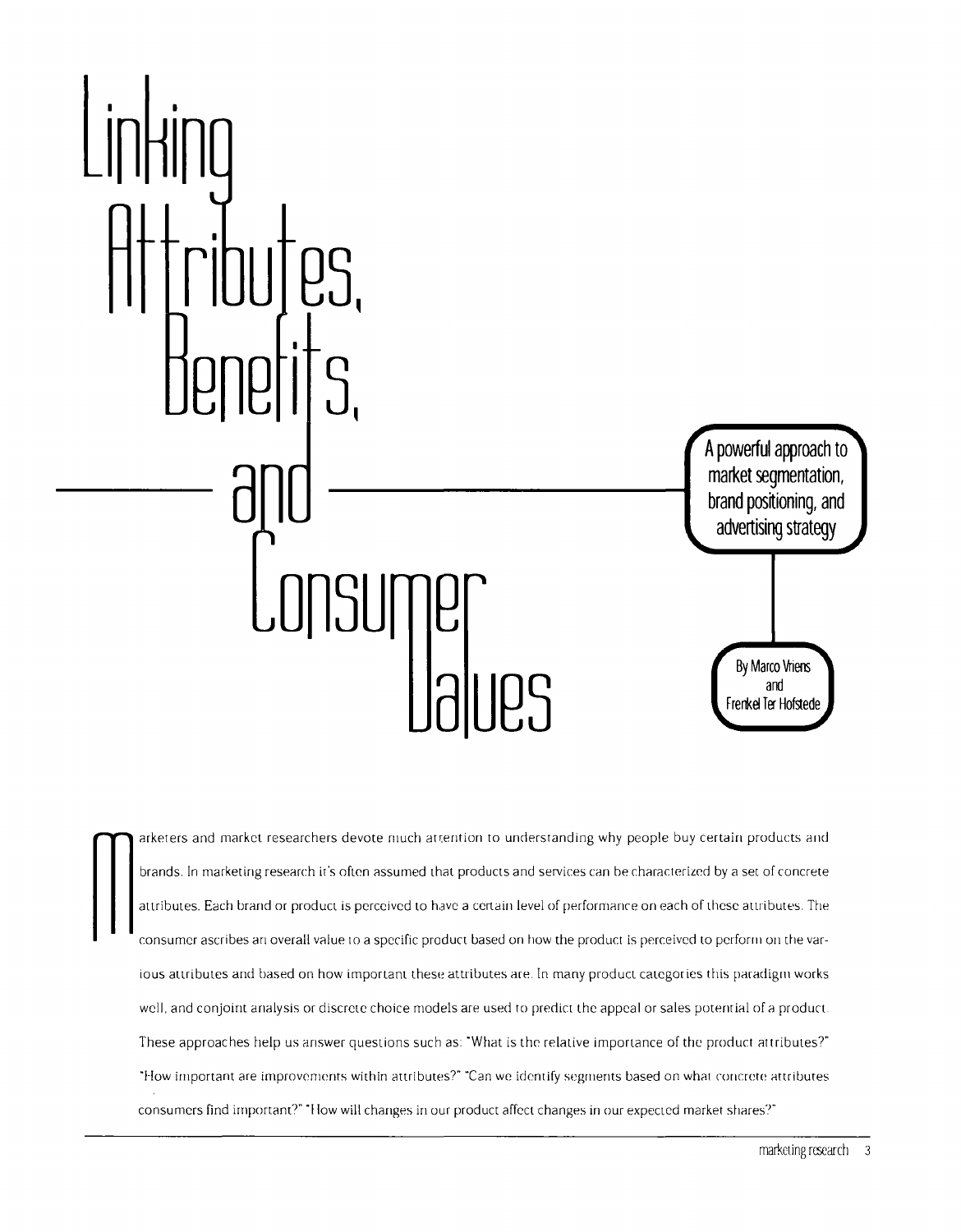# **EXECUTIVE SUMMARY**

**The authors discuss meansend chain analysis as <sup>a</sup> method to understand why consumers buy certain products or brands. Meansend chain analysis identifies links between product attributes. benefits, and consumer values. This allows marketers to deal with <sup>a</sup> broad set of marketing prob lems, including new product development, brand positioning, advertising strategy, and market segmentation. The authors discuss the managerial relevance of the technique and pro vide illustrations of several empirical studies, with <sup>a</sup> special focus on international market segmentation.**

**However, quantifying the importance of concrete attributes does not always provide <sup>a</sup> panacea for positioning brands and developing advertising strategies. A first situation where brand positioning based solely on concrete attributes does not work is in markets where the performance of products has becomc very similar (e.g.. light bulbs, detergents, arid other fast moving con surner goods). For such product clas.ses ii may be very difficult to differentiate and position a brand on its performance on concrete attributes. In addition to information on concrete attributes, more iriformat ion on consumers needs is needed to successfully position the brand against competitors. A second situation where the concrete-attribute approach doesnt work very well is when the product and the brand information are too much for the con sumer to handle. In complex triarkets, such as cameras, cars, coin puters, arid financial services, consumers look for ways to simplify the information available to therti. They can simplify detailed brand and attribute information by categorizing the information into higher level constructs such as reliability and quality. Magazines such as Consumer Repors know this, arid use it in their comparisoris Communication strategies based solely ott the per forniance of product attributes are riot likely to be successful for these products. Marketers know this to. In car advertisements, for exattiple. one cart encounter higher-level constructs such as excitenierit. perforniaitce, spacious. luxurious. and eco nomical. In car ads its riot uncommon to refer to more personal values such as fun and enjoyment (the ultimate driving machine), arid achievement (arriving ahead of schedule, which in this case refers to arriving at <sup>a</sup> social status position ahead of when one would expectyou to arrive at that position).**

**The june 19, 2000 issue of Business Week, VW: Now I hats How to Rebuild <sup>a</sup> l3rarid, praised Volkswagen for the successful revival of the VW brand name because its Drivers Wanted ad campaign pushed fun and excitement (consumer value) while designing the Beetle to be agile and lively (benefits). Successfully claiming and pre-emptirig <sup>a</sup> position on such higher-level constructs as benefits and values rriakes it nearly impossible for the competing brands to use this same position ing and hence create <sup>a</sup> sustainable contpetitive advantage.**

**In order to position products and brands at <sup>a</sup> higher level, we riced to understand and nieasure the meanings that products have for consumers. A theory that provides such art understand**

 $\frac{1}{2}$  **ing** is the means-end chain theory. The means-end chain estab**lishes <sup>a</sup> link between tangible attributes of <sup>a</sup> product and the individual ann social iteeds of consumers, such as benefits and values. As we will describe later, the analysis of consutners means-end chains provides <sup>a</sup> basis for new product develop ment, brand positioning, advertising strategy development, arid market segllientation**

### **MEANS-END CHAIN THEORY**

**Means-end chain theory is concerned with the relatioiislnps between attributes, benefits, and values. Attributes gain their rel evarice because they allow the consumer to achieve c;ertain bene fits (e.g., reliability or health). A benefit in turn becomes iinpor tant because the consumer has <sup>a</sup> higher need foi the benefit (i.e., they are related to higher-order personal values such as happi ness, security. sense-of-belonging, and achievement). Die mean irig of <sup>a</sup> prod uc:t can be different depending on the values used by consuniers For example. as noted in Lynn Kahles 1986 Journal of Marketing article. A computer can be <sup>a</sup> necessity for <sup>a</sup> person who values sense of accomplishment. <sup>a</sup> status symbol for <sup>a</sup> person who values self-respect: and <sup>a</sup> toy for <sup>a</sup> person who values fun and enjoyment See Exhibit <sup>1</sup> for <sup>a</sup> brief definition of attributes, benefits, and values.**

**The relationships between attributes, benefits, and values can be visualized in <sup>a</sup> means-end map The example in l~xhibit <sup>2</sup> is derived from <sup>a</sup> pan-European study on yogurt. The links in the figure can be regarded as the content, structure, arid erriot ions associated with consumer information processitig Relationships between product attributes and personal values are identified, with benefits as an intertnediat <sup>e</sup> link. Exhibit <sup>2</sup> for example shows that the concrete attribute low fat is perceived as related to diet and good for health. The ladders. as shown in Lxhibit 2. are the bases consumers use for distinguishing between prod ucts and brands. In complex markets, processing and categoriz ing information in this way helps the consumer keep track of what is available in the market and quickly identify what alter natives match their needs arid wants. Benefits arid values can provide consumers with <sup>a</sup> basis for comparison-shopping. In mtiarkets with high similarity among brands at the concrete attribute level. such processing and categorizing information**

#### **EXHIBIT <sup>1</sup> Definitions of Attributes, Benefits, and Values**

#### **Concrete Attributes**

**Concrete attributes can be defined as relatively directly observable physical chatactenistics of <sup>a</sup> product or service. Examples are price. color, weight. etc.**

#### **Benefits**

**Benefits ate less, or not, directly observable characteristics of <sup>a</sup> product or brand. They can be <sup>a</sup> combination of several attributes and are the result of <sup>a</sup> consumer using the product. Examples are ease-of-use, comfort, convenience, etc.**

#### **Values**

**Personal values are, in general, defined as relatively stable cognitions and beliefs that are assumed to have <sup>a</sup> strong motivational impact. Examples are security. happiness. fun and enjoyment, etc.**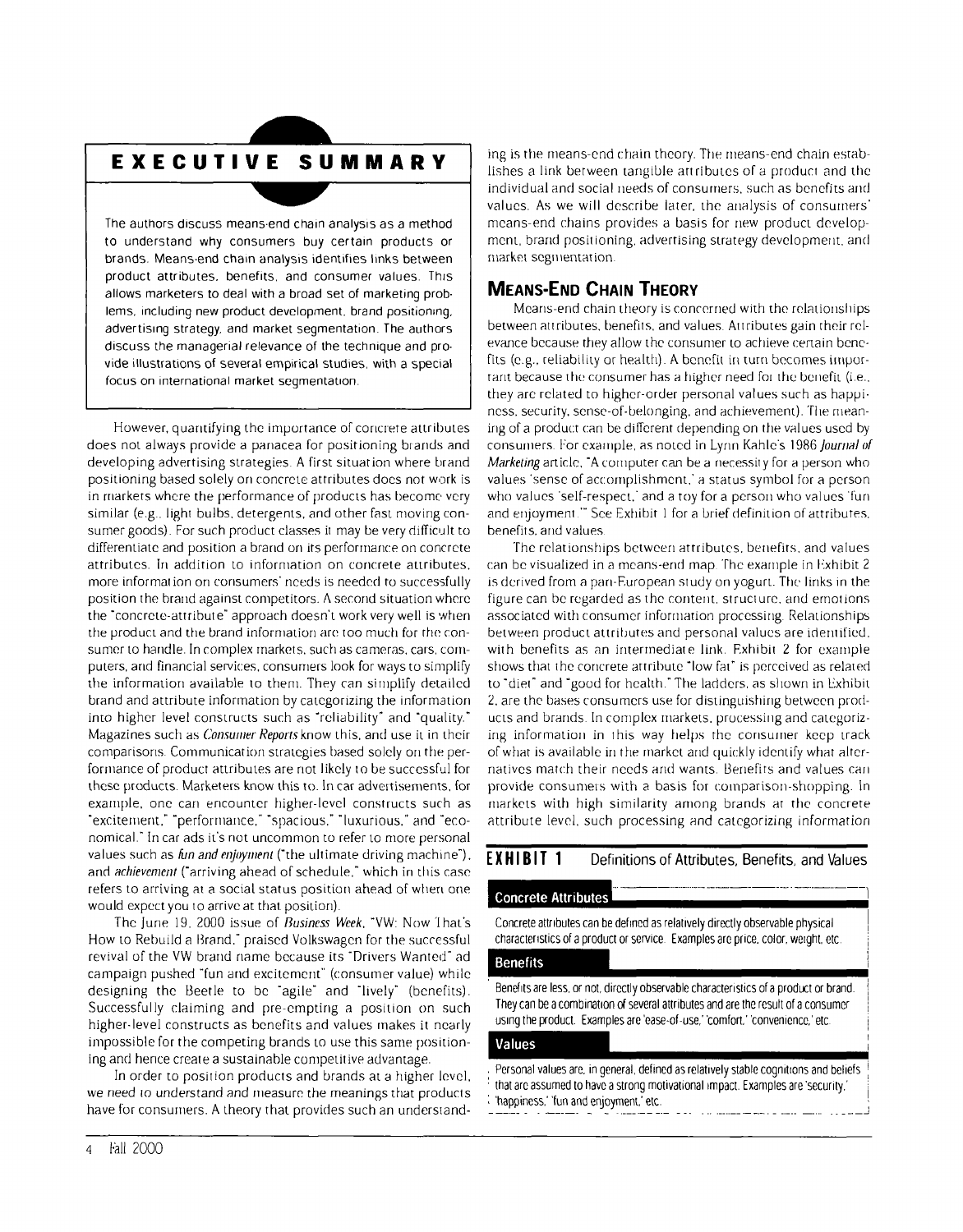**gives marketers <sup>a</sup> way to claim <sup>a</sup> positioning in consumers minds. The more tightly <sup>a</sup> product or brand is linked to the vari ous elements in consumers means-end structures, the more likely it has personal relevance, and the more likely it will be pre ferred and chosen. Many academic and commercial studies have shown that <sup>a</sup> successful positioning along dominant ladders is related to product preferences and brand choices.**

#### **How TO IDENTIFY MEANS-END CHAINS**

**Traditionally, means-end chairt data are gathered through <sup>a</sup> qualitative interviewing technique. which we have denoted as laddering. Briefly, the first part of the interview elicits attributes that are important to the consumer, and the preferences within attributes are established. Then, by subsequently.raising ques tions about why issues are important to the consumer, benefits and values are identified. A hypothetical Iaddering interview. involving car stereos, is shown below.**

**Interviewer You indicated that you prefer touch control buttons (attribute) over rotary control buttons. (attribute) Why is this important to you?**

**Respondent: It allows me to control my car stereo more easily and comfortably. (benefit)**

**lnterview~: Why is an easier and more ccrnfortable control (benefit) important to you?**

**Respondent: Well, because ultimately <sup>I</sup> feel more safe in driving my car. (benefltJ**

**Interviewer: Why is it important to feel safer (benefit) in your car?**

**Respondent: Well, if <sup>I</sup> drive more safely <sup>I</sup> protect myself better, guarantee my safery bette, and as <sup>a</sup> result feel good about thinking about these things, and feel <sup>I</sup> secure my fam ily better. ~p~sonaI valuej**

**A limitation of this qualitative approac:h is its impletnenta tion in large-scale, representative samples. As it requires skilled qualitative interviewers, <sup>a</sup> large-scale implementation would quickly become too expensive and would take too long to cottt plete Recently, len Hofstede et al., in their 1998 international Journal of Research in Marketing article, proposed and validated <sup>a</sup> quantitative approach to collect means-end chain data. This sur vey-based approach. called the Association Pattern Technique uses two matrices: an attribute-benefit mat rix and a benefitvalue matrix. Art example of such <sup>a</sup> matrix is shown in Ilxhibit 3~**

**In the attribute-benefit matrix, the attributes are listed in the columns and the benefits are listed in rows. Similarly, the benefit-value matrix lists the bertefits and values. Consumers indicate in these matrices the perceived links between attributes and benefits and the links hetweert benefits and values. Roth the qualitative and the survey-based approach have its advantages. We recommend <sup>a</sup> two-stage approach to collect infonmatiort on means-end** chains. In the first stage we recommend using the **qualitative laddering approach to elicit the important attributes, benefits, and values and to learn how these can be worded for the respondent. Usually around 30 qualitative interviews suffice**

### **EXH <sup>I</sup> BIT <sup>2</sup> Segment Yogurt Study**







**to identify the possible set of attributes and benefits.**

In order to define the values we recommend using existing **value inventories for example. one could start with the list of Values (lay) inventory proposed lit Kahles 1983 book Social Values and Social Change: Adaption to 1./fe in America, lhe LOV con :ains nitie values relevant for consumer behavior: being wellrespected. excitement, fun and enjoyment in life. security. self-fulfillmrment. self-respect. sense of accomplishment. sertse of belonging. and warm relationships with others. Values (;an be used outside the means-end chain framework. (For example, respondents ;ould be presented with each of these nine values and be asked to indicate their most important value(s).) In our approach we use the ladderirig interviews to test which values are relevant and how cortsumers verbalize these values. Values have showrt to be universal to <sup>a</sup> very large extent and henn;e can be used among different groups of consumers. In the second stage. the results of these qualitative interviews can be used to develop the association pattern matrices and collect means-end chain data from <sup>a</sup> larger sample of consumers lhis two-stage methodology was successfully applied in several pan F.unopean arid global studies. Analysis of these matrices allows for the development of mean-end maps, the urtderstanding of key linkages, and the identification of ntarket segments.**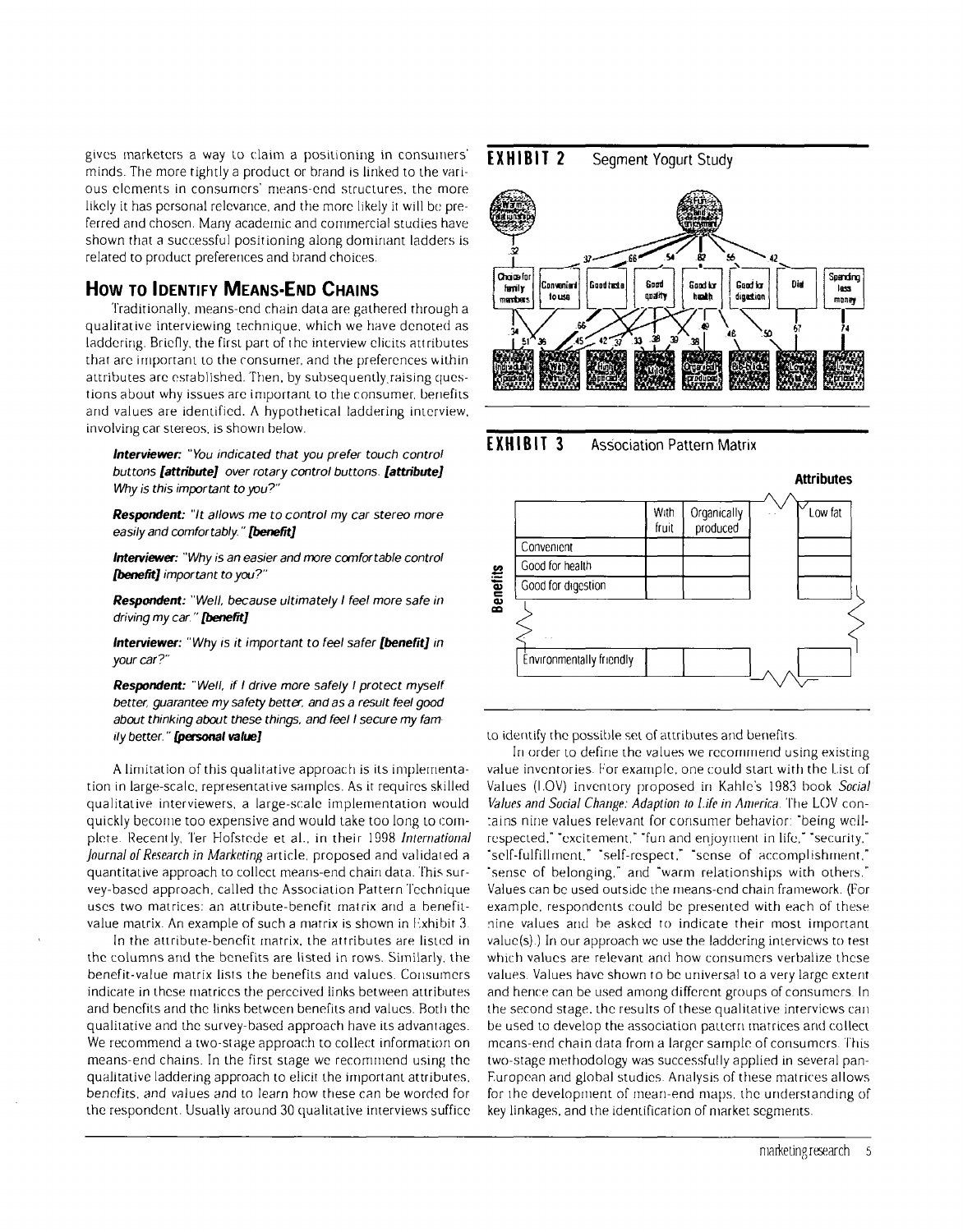# **MARKETING IMPLICATIONS**

**Perhaps the trtost appealing characteristic of the means-end chain approach is that its founded in the theory of consumer behavior and, at the same time, provides guidartce for the (level opmertt of marketing strategies. Specifically, the results of <sup>a</sup> means-end chain analysis can be successfully used for new prod uct development, brand assessmertt and brand positiorting, advertisirtg strategy development, and market segmentation.**

# **NEW PRODUCT DEVELOPMENT**

**The identification of attribute-bertefit links can provide mar keters with different opportunities for product development. A key element in the successful development of <sup>a</sup> new product is the availability of <sup>a</sup> core benefit proposition. (For example, a short list of strategic benefits the new product provides to its customers and how the product will provide these benefits.) The attribute-benefit lirtks in the means-end chain will help mar keters identify which product attributes will deliver these bene fits. Thus, means-end chains can identify areas for new product opportunities. It is obvious that the rneans-ertd chain map shown in Exhibit <sup>2</sup> gives rise to various new product strategies for low-fat yogurt. easy-to-use-packaged yogurt. and healthy yogurt with active bacteria for erthanced digestion.**

# **BRAND ASSESSMENT AND BRAND POsITIoNING**

**Knowing which attributes, benefits, and values consutners use within <sup>a</sup> given product category constitutes <sup>a</sup> great start for**  $b$  **i**  $b$  **i**  $c$  *n i* $b$  **<b>***liaving* **identified the various** attributes, ben**eflis. and values, respondents could be asked <sup>10</sup> rate existing brands on each of the identified concepts: this enables brand positioning at the various levels. The positioning on attributes cart provide <sup>a</sup> reason-why for the consurners lhe benefits asso ciated with concrete product attributes can further support the persuasive claims made in advertising. The linkage to values increases the strength by which the product or brarmd is perceived to be consistent with ones personal values. Its well known that once <sup>a</sup> brands posiiionirtg is claimed at the benefit and value level, it becomes nearly impossible for cotmmpetitors to copy or claim that position. Think of the Volvo brand name that has suc cessfully claimed the safety (benefit) and security (value) positioning. Successfully claiming a position such as in the Volvo case is (:ertainly rmot easy. Claiming <sup>a</sup> position explicitly and forcefully** through advertising is needed. By being the first to **explicitly claim <sup>a</sup> positioning, its possible to preempt this posi tioning** for the competition. Brand managers know that such **positioning requires continuous investment in marketing communications. By assessing how the brand is perceived at the vari ous levels we extertd brand assessment beyond the traditional attribute level and are able to get information needed to create <sup>a</sup> sustainable positioning.**

## **ADVERTISING STRATEGY DEVELOPMENT**

**Means-end chains also provide <sup>a</sup> powerful tool for advertis ing** strategy development. First, respondents (or management) **could be shown <sup>a</sup> series of ads and asked to rate them on the extermr to which the ad depicts the brand as having the attributes and benefits as found in the means-end chain analy**

**sis, artd to what extent values are evoked or indicated in the ad. This will identify which positions are taken and which positions yet have to be claimed. lhe results of <sup>a</sup> tmmearts-end chain armaly sis and the assessment of the ads will provide creative execu tives artd brand rttanagers with <sup>a</sup> number of perceptual orienta**  $t$  **tions** (i.e., the means-end chains that are not, or not  $\epsilon$ **completely**, claimed yet). This provides a powerful set of guide**lines. Complete chains point to important pet ceptual oriertta tions** for the product and the consumer. In Exhibit 2, for exam**ple. the chain that links low fat to good health, and that links good health to fun and enjoyttten( provides such <sup>a</sup> per ceptual orientation. Chains like these offer guidarmce. but (lont dictate the exact content artd formulation of the advertising thereby allowing creative freedom while providing <sup>a</sup> framework** for guidance and thinking. In addition, having information on **what values cortsurrters use lit <sup>a</sup> particular product category may support tnedia selection decisions.**

#### **MARKET SEGMENTATION**

**The lintks between attributes, benefits. arid values may also serve as the basis for market segmnentat ion. In many cases, for example** in conjoint segmentation, the importance of attributes  $i$ **s** used as a basis for segmentation. Other approaches, for exam**pIe the Startford VAI.,S (Values And Life Styles) approach, devel oped by the Stanford Research Institute, use values as <sup>a</sup> basis of**  $s$  **segmentation.** Market segmentation based on means-end chains **has the distinct advantage because it contbirtes the strertgtlts of**  $product-specific$  (i.e.,  $attribute-based segmentation)$  and con**sun er-specihc (i.e. values-based) bases <sup>01</sup> segmentation by link ing attributes, benefits, and values at the segment level.**

In their 1999 *Journal of Marketing Research article*. Ter Hofstede. **Steenkannp. artd Wedel presented <sup>a</sup> procedure that enabled iden tifying immarket segntertts based on the strengths of the links between attributes, benefits, and values This approach used data obtained through the Association Pattern Technique. A special forrtmulation of <sup>a</sup> discrete binaty choice mttodel is proposed that incorporates elements of item response tlteory This model has <sup>a</sup> number of advantages over existing alternatives (e.g.. cor resportdence analysis and k-nnearts cluster armalysis) that cart he summarized as:**

- **The model is <sup>a</sup> mixture mode/of binary choice. which identifies market segments that differ with respect to their** means-end chain structures.
- **The model formulates probabilistic relations between attributes, benefits, and values. These relationships are**  $s$  **specified** at the segment-level. Hence, the model differen**iates between stnortg and weak links through estimates of the probability ofa link within the identified segmitents.**
- $\bullet$  The model has been designed to accommodate *international* **market segmentation. It corrects for differences in response tendencies. it takes into account interriatiortal sarntplirmg problems through the utilization of a pseudo-nmaxinnum likelihood approach. and it allows segment-sizes to differ by country. The ability to correct for differences itt**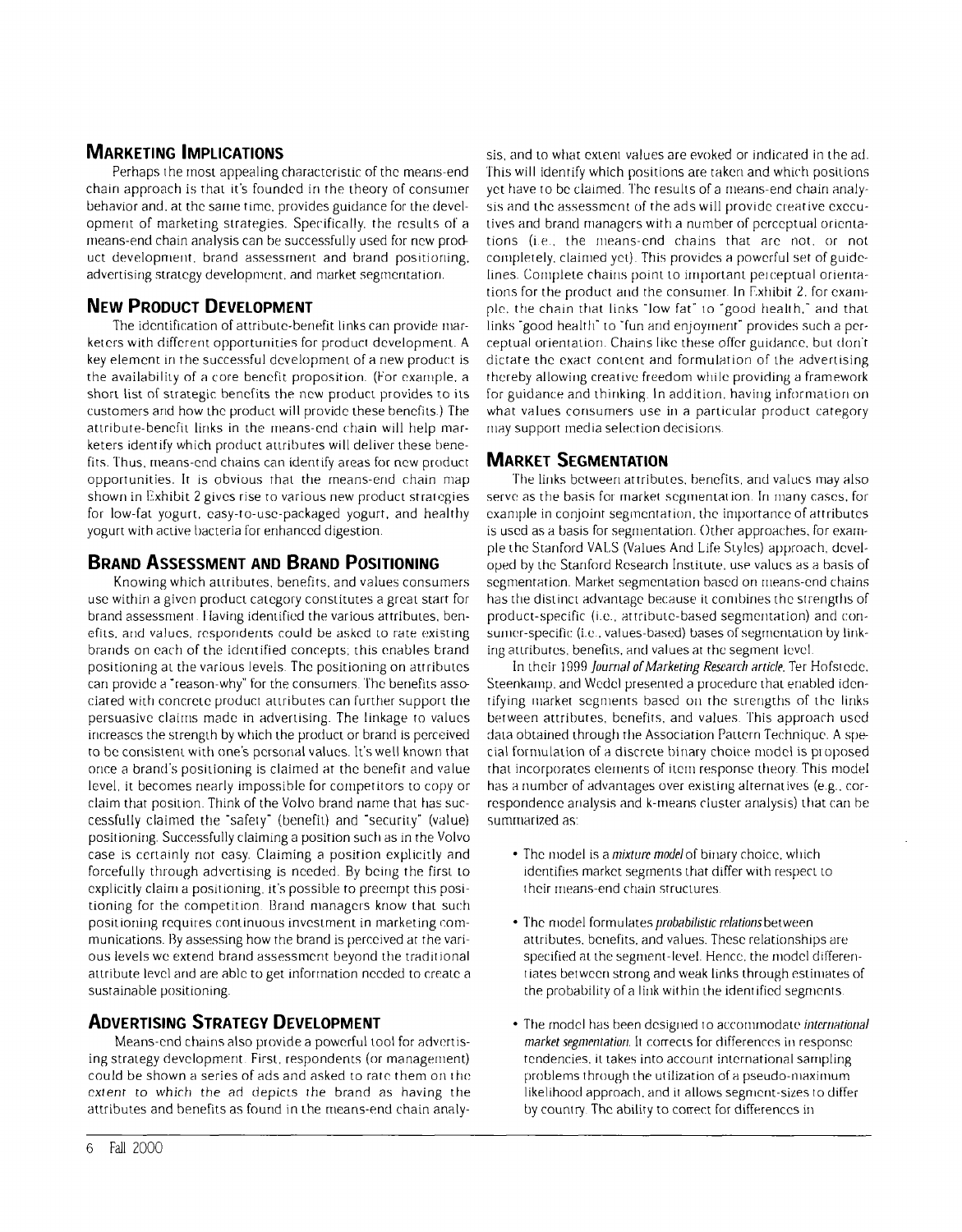**response tendencies and the ability to allow segment-size to differ across countries allows for the identification of truly international segments.**

**lhus, in sum, this model yields:**

- **Segment-specific strengths of the links between attributes, benefits, and values, which can he represented in segment-specific means-end maps (See Exhibit 2).**
- **Within-country estimate of the average likelihood of indicating a link (response tendency).**
- **Within-country estimate of the variance ofthe response tendencies.**
- **Segment-sizes per country.**
- **<sup>A</sup> country-specific statistic, called entropy measure, mdi cates how well consumers in that country fit the interna tional segmentation scheme.**

**Art example of the segment-specific strengths of the links between attributes, benefits, and values is shown in Exhibit 2. This was one of the four segments found in <sup>a</sup> pan-European study. Exhibit <sup>2</sup> shows not only which links between the vari ous elements are statistically significant, but also allows iden tifying the strongest links. The links and their strength provide guidance fot developing strategies of product developrttenn. brand** positioning, and communication for specific segments. **Different types of outcomes are possible. For exaitiple. in the study from which Exhibit <sup>2</sup> was derived, the following results** were obtained

- **The means-end map in Exhibit <sup>2</sup> shows consumers iii this segment are primarily focused on the links between <sup>a</sup> sin gle benefit (i.e.. health, and multiple values such as secu rity. fun and enjoyment. and self-respect).**
- **In <sup>a</sup> second segment the authors found that consumers used multiple benefits for the realization of one core value: fun and enjoyment.**
- **In <sup>a</sup> third segment consumers showed many links between <sup>a</sup> series of yogurt attributes to <sup>a</sup> series of related health benefits. No values were linked to benefits in this segment.**

**In general, means-end chains (ladders) that appear in multi ple segments irtiply opport unities for developing standardized products. supported by mass (unsegrnented) cornmunicatiorc In addition, segnierits will have unique means-end chains that fur ther** point to specific product development opportunities and **rich suggestions for positioning arid advertising. To the extent that segments ate truly international, great efficiencies in mar keting effort can be obtained Its well known that efficiencies of scale in marketing effort can he even larger than efficiencies of scale in production.**

**Exin bit <sup>4</sup> shows the segment sizes obtained from <sup>a</sup> global means-end chain study on light bulbs lhis study covered more than <sup>14</sup> countries across four cortrinents. We did find <sup>a</sup> global segment** (segment 3), and we found multi-country segments **(segments <sup>1</sup> and 2). The results shown have been disguised and are shown only for illustrative purposes. Exhibit <sup>4</sup> shows the pro portioti of people in the various countries falling into the ideriti fied global/multi-country segments. For example. 48% of the population of Costa Rica was found to be belonging to segment L F.xhibit <sup>4</sup> shows that segment <sup>I</sup> is pre-domintatitly present in South America and Asia. Segment <sup>2</sup> is mainly present in European countries, arid segment <sup>3</sup> c:an he considered <sup>a</sup> global segment although more strongly present in Western count ries. Different segments may have certain attribute-benefit-value chains in common, or they may have certain attributes, benefits,**  $or$  **values** in common. However, the total of all-different **attribute-benefit, benefit-value, and attribute-benefit-value rela tioriships will be different for each of the segments so that the means-end chain maps will vary across segtnermts.**

**By looking at the mimeans-encl chain map of the global sc:g tnent we are able to derive ideas for <sup>a</sup> product that will receive global appeal and cart be globally positioned. One of the global segments that we fou rid was quite sti tall in each of the includ cci countries, hut since it appeared nt all countries its overall size was still substantial Ibis pointed to <sup>a</sup> global niche ttiarket, It rurried out that this segmetit consisted of the most affluertt buy ers, arid its consumers had the nic;hest niearis-encl structures. For the manufacturer this created many unique possibilities for developing speciali7.ed products that could be globally marketed**  $w$  **i th** one global positioning. The efficiencies of scale in market-